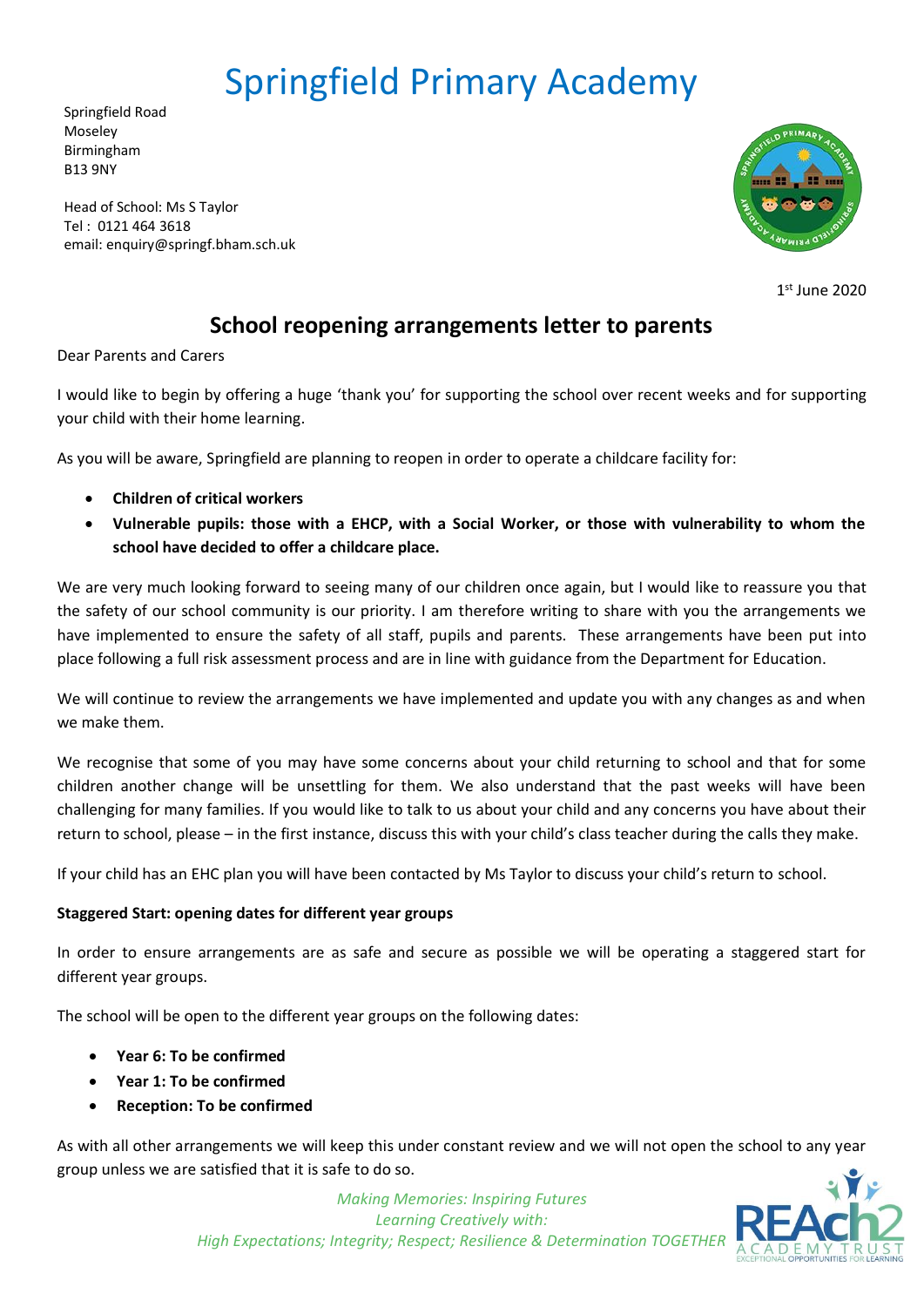#### **Inset Day**

In order for us to ensure that we are fully ready for the return of pupils staff will be having a series INSET this week (week beginning Monday  $1^{st}$  June). This will enable us to provide staff training and ensure all arrangements to keep children safe are properly finalised.

#### **School staff**

Ms Taylor is currently the Designated Safeguarding Lead and the Special Needs Co-ordinator. Mrs Beale is also a designated safeguarding lead.

During lockdown period we have said goodbye to Miss Flynn, Miss Johnson and Miss Bremmer. We wished them all the best of luck in their new ventures and they were extremely upset at not being able to personally say goodbye to pupils and staff themselves.

#### **Maintaining a safe school environment**

I would like to take this opportunity to share with you the preventative measures the school has put in place in order to minimise the spread of infection.

As per the advice from the government, the following actions for infection control are in place:

- Displaying coronavirus infection control measures information posters around the school
- Encouraging good hygiene by promoting the importance of handwashing for at least 20 seconds with warm water and soap in the following circumstances:
	- Before leaving home
	- On arrival at school
	- After using the toilet
	- After breaks and sporting activities
	- Before food preparation
	- Before eating any food, including snacks
	- Before leaving school
	- At regular intervals throughout the day
- Supplying alcohol-based hand sanitiser that contains at least 60 percent alcohol throughout the school
- Ensuring pupils and staff understand that they must cover their cough or sneeze with a tissue, then throw the tissue away
- Ensuring frequently touched objects and surfaces are cleaned and disinfected more regularly than usual
- Calling NHS 111 if someone becomes unwell, isolating any unwell people in a separate room, and providing a separate bathroom, where possible
- Telling staff to stay at home for seven days if they develop symptoms of coronavirus
- Providing staff training on PPE, rubbish disposal, mental health and well-being
- Reducing the number of children in a classroom
- Introducing a one-way system in the building
- Staggered start and finish times, breaks and lunchtimes when larger groups of pupils are welcomed into the school
- Providing children with their own personal set of resources to use

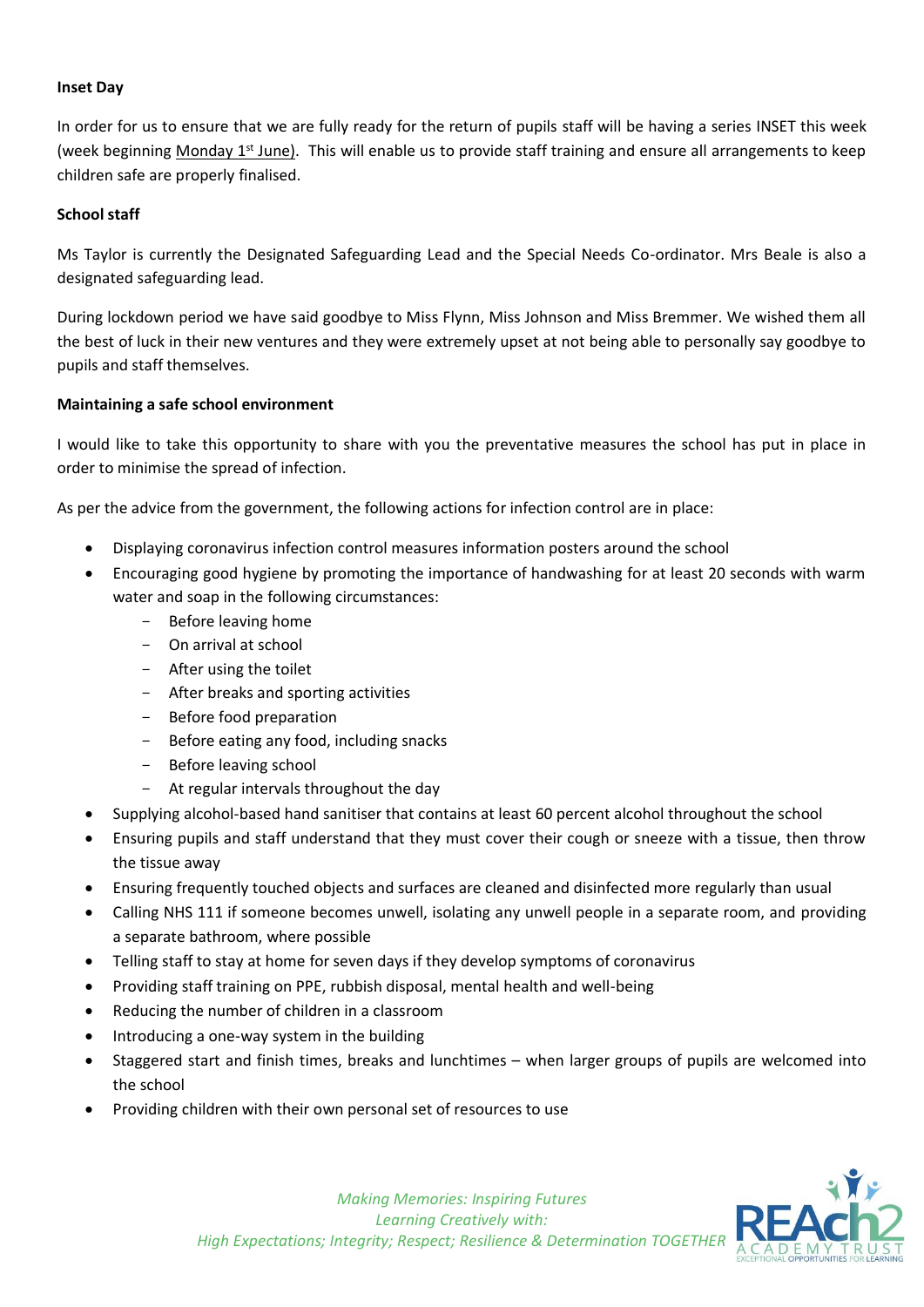As an important part of our school community, I would ask that you continue to encourage good infection control practices, such as thorough handwashing, at home and keep your child informed about the things they can do to discourage the spread of infection.

Visitors to the academy are being discouraged and we ask parents who need to speak to teachers or the admin team from 8th June onwards to continue to do this via email using [enquiry@springfieldacademy.org.uk.](mailto:enquiry@springfieldacademy.org.uk) There will be limited capacity in the office and therefore call waiting times may appear to be excessively long.

In line with the current NHS and government advice, you should keep your child at home if they develop coronavirus symptoms for a period of seven days. Symptoms include a high temperature or a new, continuous cough. Where symptoms continue after seven days, or begin to worsen, you should call 111. If someone in your child's household has symptoms, your child must self-isolate for 14 days from the day the other person's symptoms started. This is because it can take 14 days for symptoms to appear. More information regarding symptoms and actions can be found on the NHS website [\(https://www.nhs.uk/conditions/coronavirus-covid-19/\)](https://www.nhs.uk/conditions/coronavirus-covid-19/).

If you think your child may have been exposed to or has coronavirus, or if your child receives a positive test result for coronavirus, please contact the school on 0121 464 3618 or enquiry@springfieldacademy.org.uk at the earliest opportunity.

# **Arrangements for the start and end of the school day**

The beginning and end of the school day are the busiest times for children and adults congregating together in one place and maintaining safe distances within normal arrangements can be a challenge. We have implemented the following measures for when pupils return to school:

- We will admit children between 8.45am and 9.20am in groups. Your child's 'bubble' teacher will inform you of your child's arrival and departure time
- Only pupils will be permitted to enter the site. Please arrive at your specified times to avoid queues outside the school. Parents are asked to maintain social distancing and queue 2 metres apart. There will be markers indicating 2m gaps
- Social distancing must also be maintained at the end of the day when children will also be dismissed in staggered groups. You will be directed to wait in socially distanced rows – 2m distance marks are on the playground floor
- We are requesting that only ONE adult escorts children to school and **only one person will be permitted to collect children**

#### **Arrangements for break times and lunchtimes**

We recognise the importance for all pupils to have a break from learning and to enjoy time outside during the school day. Reconnecting with friends will be an important aspect of pupils settling back into school life, but we have made some adjustments to break and lunch times.

- Children will have shorter breaks more frequently throughout the day
- Break times will be staggered (once pupil numbers increase) to ensure that there are no more than 15 children in any of the playground zones
- The playground will be split into three zones.
- Mr Kundrai will be leading children with games that children can play whilst maintaining social distancing
- Lunch will be eaten in classrooms



*Making Memories: Inspiring Futures Learning Creatively with: High Expectations; Integrity; Respect; Resilience & Determination TOGETHER*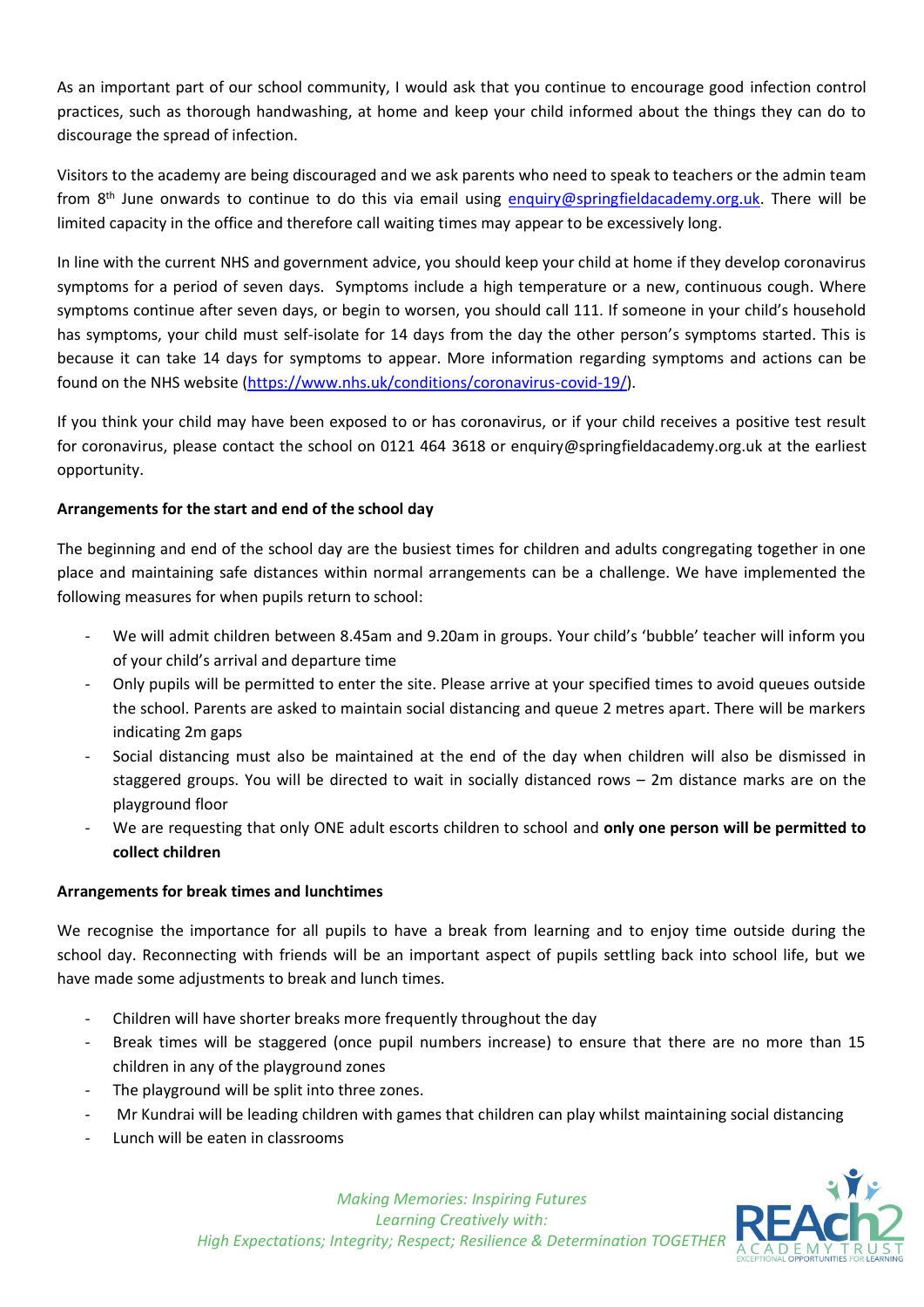#### **The school day**

To minimise the number of pupils and staff assembling for periods of time, we have made the following changes to the school day:

- Reduced the number of people in a classroom with clear indicators of where pupils need to be seated. PE lessons will consist of small group opportunities for socially distanced physical activity - outdoors
- All assemblies will take place in classes and be led by group teachers or via zoom
- Children will not be permitted to use playground and PE equipment
- PPE will be worn by staff attending to any intimate care needs, medical needs and those on duty in the isolation area

# **School events**

Please note the following events have been cancelled – we will inform you of new dates and arrangements as soon as possible.

- Year 6 residential refunds are being issued
- Year 5 residential refunds are being issued
- Summer Fair

# **School Trips**

There will be no school trips taking place in the foreseeable future. This will be reviewed as the situation changes.

# **Transition from Year 6 to Year 7**

We recognise that this is a really important time for our Year 6 pupils as they are preparing for secondary school in September. Whilst we will not be conducting any on-site visits to secondary schools we will still be doing everything that we can to support these pupils to be ready. This includes:

- Liaising closely with our secondary schools to make sure they know all of the important information about your child.
- Providing bespoke lessons and guidance for year 6 pupils, on their return, about transferring to secondary school.

We will answer any questions that they have and support them with any anxieties so that they can make the best possible start.

#### **Support for pupils and families**

We do not underestimate how difficult the recent weeks have been for us all and we all will have been touched in some way by the coronavirus pandemic. We recognise the need to focus on pupils' emotional wellbeing as well as their return to learning. The following support is in place for pupils once they return to school.

Ms Taylor, Mr Kundrai and Mrs Beale, supported by school staff will use resources provided by Birmingham Education Psychology Team amongst other agencies to provide support to any child who is identified as having a need for emotional support.